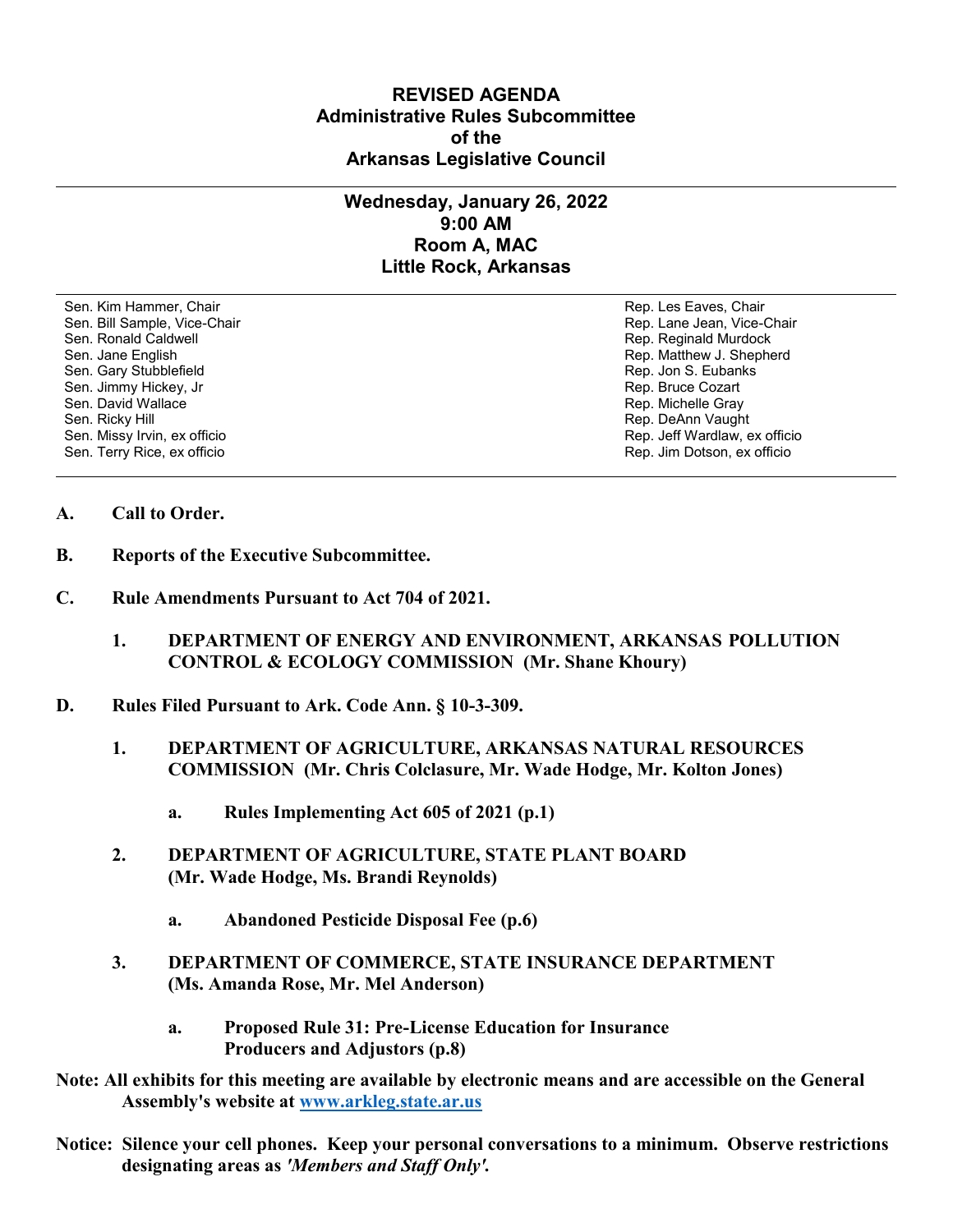- **b. Rule 65: Credit for Reinsurance (p.9)**
- **4. DEPARTMENT OF COMMERCE, DIVISION OF WORKFORCE SERVICES (Mr. Derwin Taylor, Ms. Tammy Richardson)**
	- **a. Amendment to Transitional Employment Assistance (TEA)/Work Pays Policy (p.11)**
- **5. ARKANSAS ETHICS COMMISSION (Ms. Jill Barham, Mr. Drew Blankenship)**
	- **a. Rules on Political Committees (p.19)**
	- **b. Rules on Campaign Finance & Disclosure (p.20)**
- **6. DEPARTMENT OF FINANCE AND ADMINISTRATION, ALCOHOLIC BEVERAGE CONTROL DIVISION (Ms. Doralee Chandler, Mr. Michael Lewis)**
	- **a. Prohibited Activities; Grounds for Cancellation, Suspension, Revocation, or Placing of Monetary Fine Against Any Permit (Title 1, Subtitle G, Rule 1.79(27)) (p.22)**
	- **b. Microbrewery-Restaurant Delivery (Title 2, Subtitle H, Rule 2.58.1) (p.23)**
	- **c. Small Brewery Delivery (Title 2, Subtitle H, Rule 2.65.1) (p.23)**
	- **d. Hard Cider Manufacturing Delivery (Title 2, Subtitle J, Rule 2.83.1) (p.24)**
	- **e. To Go and Delivery (Title 3, Subtitle F, Rules 3.20 – 3.28) (p.24)**
	- **f. Manufacturer to Sell Only to Wholesalers; Exception for Small Farm Wine and Brandy (Title 2, Subtitle C, Rule 2.12) (p.25)**
	- **g. Disposition of Distiller or Liquor Manufacturer Products (Title 2, Subtitle K, Rule 2.85) (p.25)**
	- **h. Retailer to Purchase Only from Permitted Wholesaler (Title 3, Subtitle C, Rule 3.7) (p.26)**
	- **i. Subtitle G – Excursion Train Permits (Title 3, Subtitle G, Rule 3.29 – 3.34) (p.26)**
	- **j. Definitions: Mead (Title 2, Subtitle B, Rule 2.10.3) (p.27)**
	- **k. Section 2.75 Direct Shipment of Vinous Liquor or Mead to Arkansas Residents (Title 2, Subtitle B, Rule 2.75) (p.27)**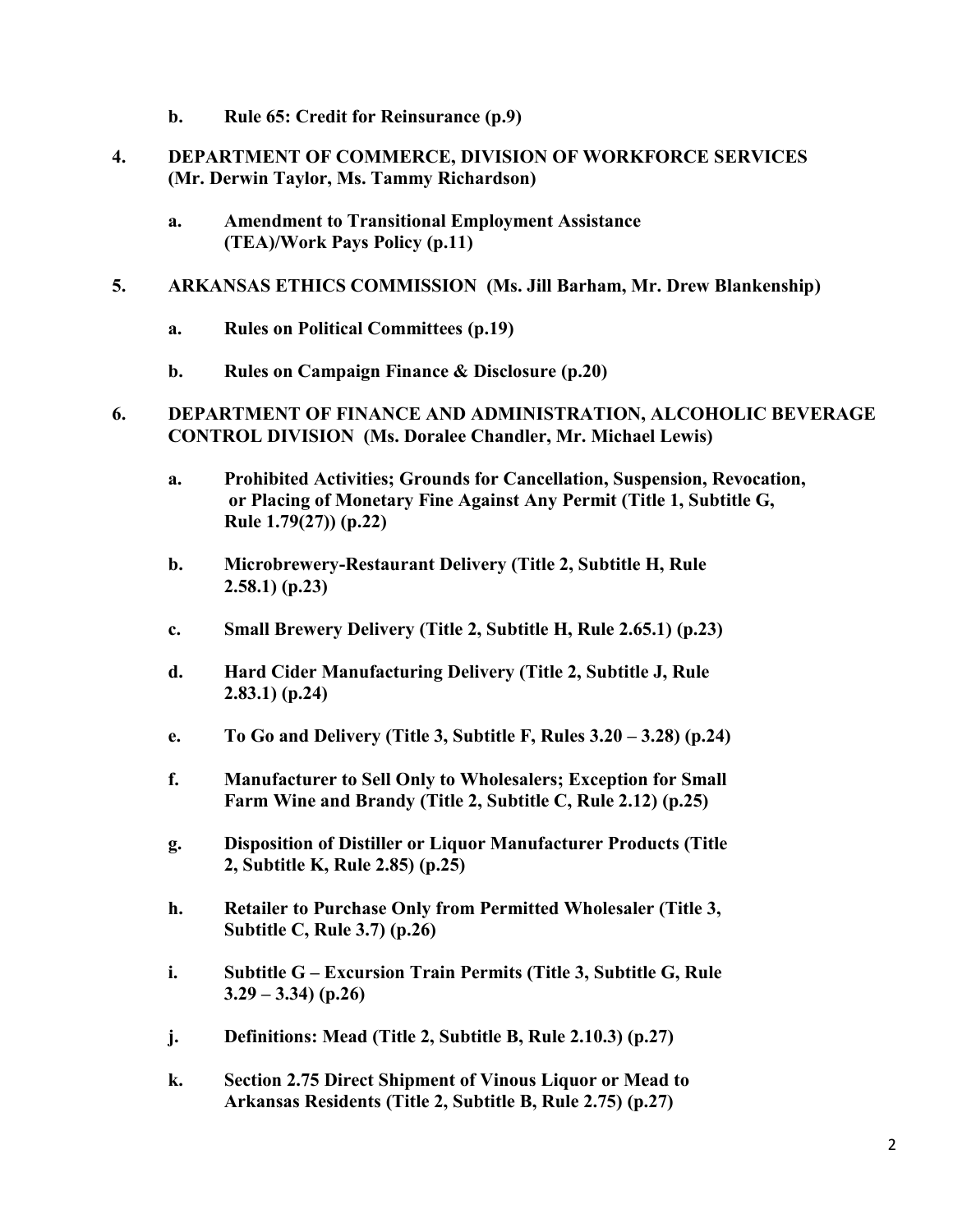- **l. Advertising for a Microbrewery-Restaurant Private Club (Title 5, Subtitle H, Rule 5.90) (p.28)**
- **m. Advertising for a Microbrewery-Restaurant Private Club in a Dry Area (Title 5, Subtitle H, Rule 5.91) (p.28)**
- **n. Types of Permits for Which Application May Be Made (Title 1, Subtitle C, Rule 1.19(39)) (p.29)**
- **7. DEPARTMENT OF HEALTH, ARKANSAS STATE BOARD OF ACUPUNCTURE AND RELATED TECHNIQUES (Mr. Russell Burns, Mr. Matt Gilmore)**
	- **a. State Board of Acupuncture & Related Techniques Rule (p.30)**
- **8. DEPARTMENT OF HEALTH, ARKANSAS STATE BOARD OF ATHLETIC TRAINING (Mr. Russell Burns, Mr. Matt Gilmore)**
	- **a. State Board of Athletic Training Rule (p.31)**
- **9. DEPARTMENT OF HEALTH, ARKANSAS BOARD OF EXAMINERS IN COUNSELING (Ms. Lenora Erickson, Mr. Matt Gilmore)**
	- **a. Rules of the Arkansas Board of Examiners in Counseling (p.33)**
- **10. DEPARTMENT OF HEALTH, ARKANSAS BOARD OF DISPENSING OPTICIANS (Ms. Jerry Himes, Mr. Matt Gilmore)**
	- **a. Arkansas Board of Dispensing Opticians Rules (p.37)**
- **11. DEPARTMENT OF HEALTH, ARKANSAS BOARD OF HEARING INSTRUMENT DISPENSERS (Ms. Stephanie Pratt, Mr. Matt Gilmore)**
	- **a. State Board of Hearing Instrument Dispensers Rule (p.39)**
- **12. DEPARTMENT OF HEALTH, ARKANSAS STATE BOARD OF NURSING (Ms. Sue Tedford, Mr. David Dawson)**
	- **a. Chapter One – General Provisions (p.41)**
	- **b. Chapter Five – Delegation (p.44)**
	- **c. Chapter Six – Standards for Nursing Education Programs (p.45)**
	- **d. Chapter Seven – Rules of Procedure (p.46)**
- **13. DEPARTMENT OF HEALTH, ARKANSAS STATE BOARD OF PHARMACY (Mr. John Kirtley, Mr. Luke Daniel)**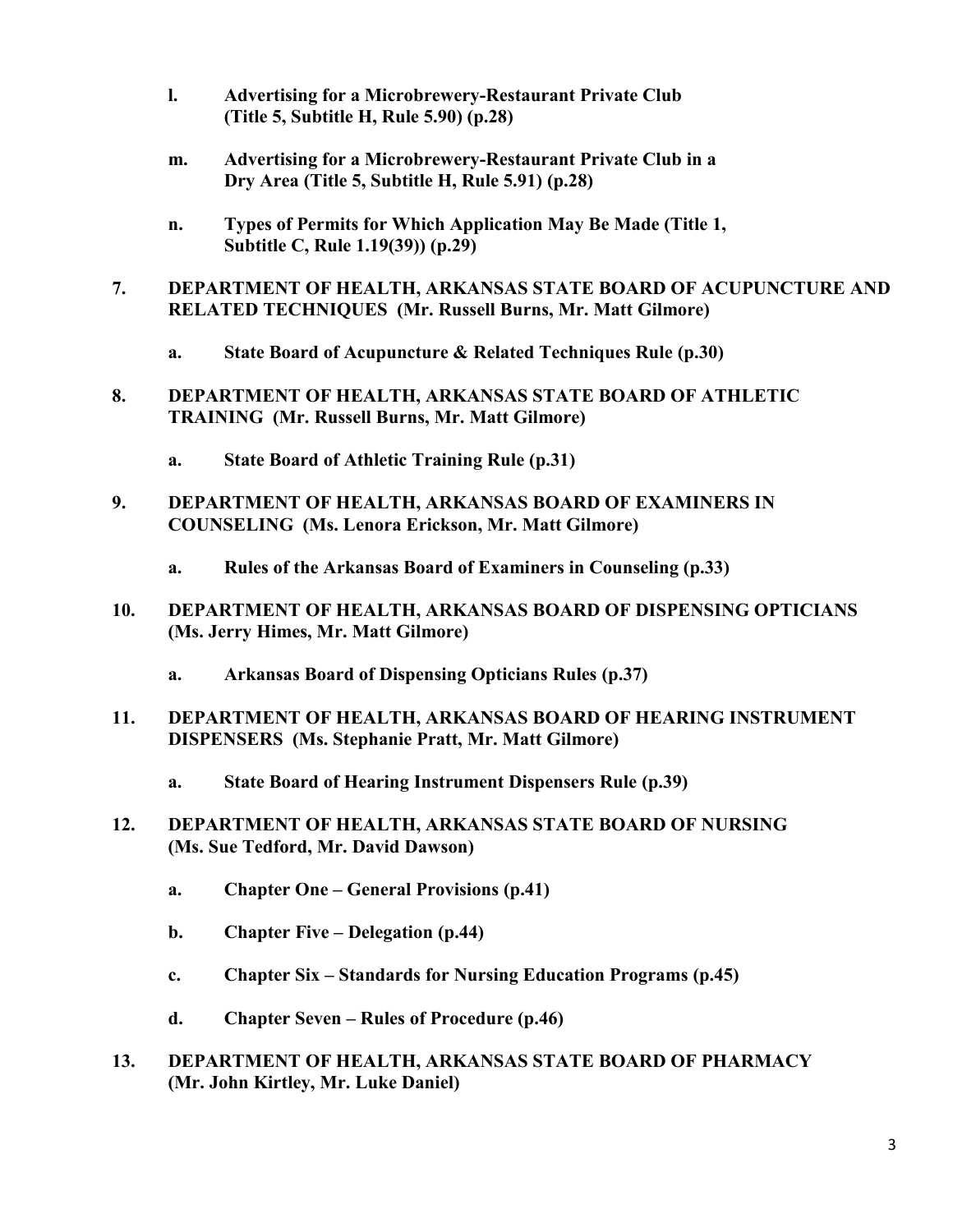- **a. Rule 1 – General Operations (p.47)**
- **b. Rule 5 – Long-Term Care Facilities (p.48)**
- **c. Rule 9 – Pharmaceutical Care/Patient Counseling (p.49)**
- **14. DEPARTMENT OF HUMAN SERVICES, DIVISION OF MEDICAL SERVICES (Mr. Mark White, Ms. Elizabeth Pittman)**
	- **a. COVID-19 Vaccinations for Home-Bound Medicaid Clients (p.51)**
- **15. DEPARTMENT OF LABOR AND LICENSING, DIVISION OF OCCUPATIONAL AND PROFESSIONAL LICENSING BOARDS AND COMMISSIONS, ARKANSAS STATE BOARD OF ARCHITECTS, LANDSCAPE ARCHITECTS, AND INTERIOR DESIGNERS (Ms. Shana Bryant, Ms. Denise Oxley)**
	- **a. Administrative Rules (p.54)**
- **E. Monthly Written Agency Updates Pursuant to Act 595 of 2021.**
- **F. Agency Requests to Be Excluded from Act 595 Reporting Requirements.**
	- **1. DEPARTMENT OF COMMERCE, ARKANSAS ECONOMIC DEVELOPMENT COMMISSION (Act 594)**
	- **2. DEPARTMENT OF HUMAN SERVICES (Act 1017)**
- **G. Adjournment.**